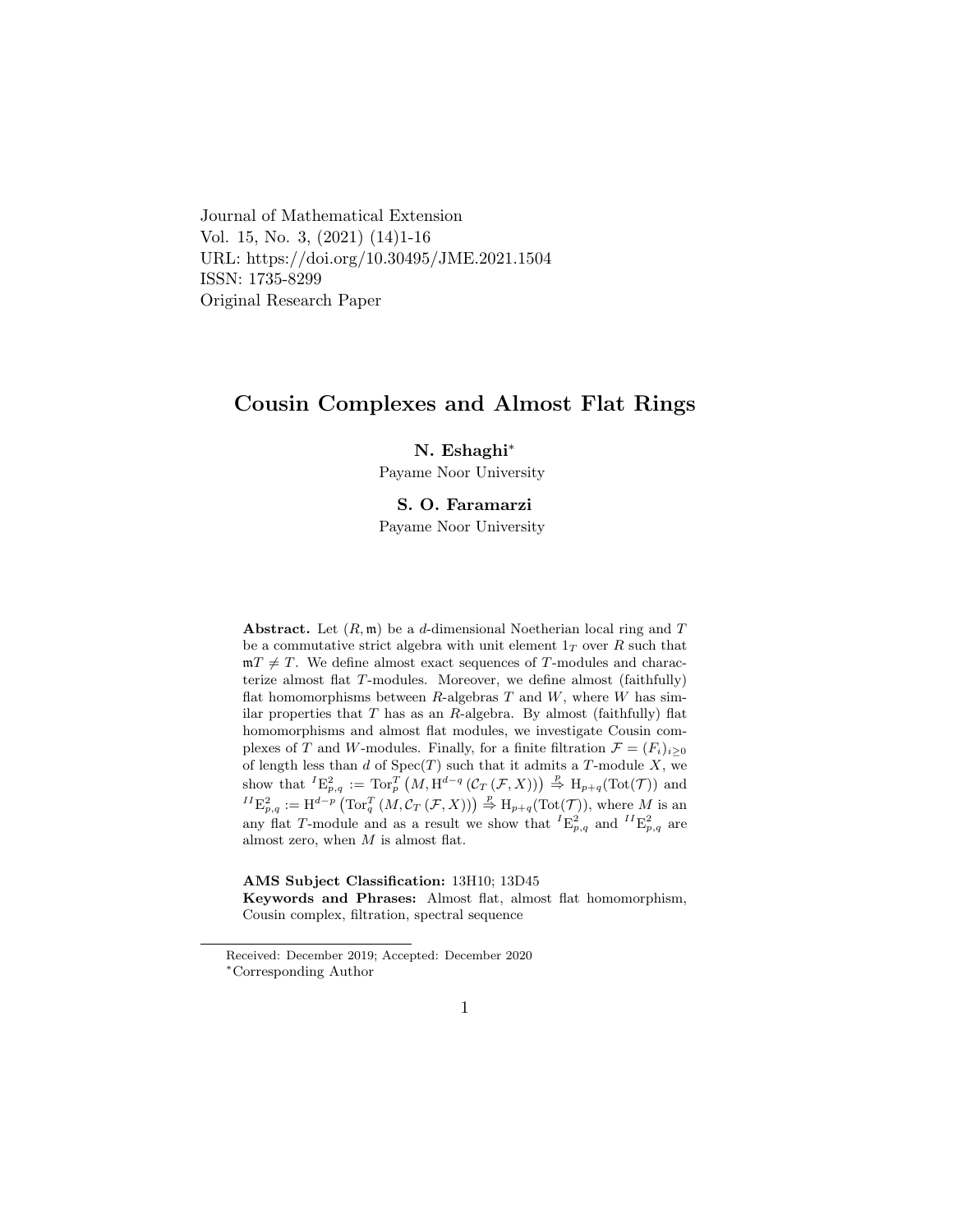### 1 Introduction

Let R be a ring and  $\mathfrak m$  be a unique maximal ideal of R. Throughout of this paper  $(R, \mathfrak{m})$  is a d-dimensional Noetherian local ring with a system of parameters  $\underline{x} := x_1, \ldots, x_d$  and T be a commutative strict algebra with unit element  $1_T$  (not necessarily an integral domain) over R, i.e.,  $mT \neq T$ . Then T is called equipped with a value map, if there is a map  $v: T \longrightarrow \mathbb{R} \cup {\infty}$  such that satisfying the following conditions:

- (i)  $v(ab) = v(a) + v(b)$ , for all  $a, b \in T$ ;
- (ii)  $v(a + b) > \min\{v(a), v(b)\}\text{, for all } a, b \in T$ ;
- (iii)  $v(a) = \infty$  if  $a = 0$ .

Moreover, v is called *normalized* if  $v(c) \geq 0$ , for all  $c \in T$  and  $v(c) > 0$ , for all non-unit  $c \in T$ . Let M be a module over an algebra T which is equipped with a value map  $v$ . Then M is called *almost zero* with respect to v, if  $m \in M$  and  $\varepsilon > 0$  are given, then there exists  $b \in T$  such that  $b \cdot m = 0$  and  $v(b) < \varepsilon$ . For almost ring theory we refer to [\[4\]](#page-15-0).

A T-module M is called *almost Cohen-Macaulay* over R, if  $H^i_{\mathfrak{m}}(M)$ is almost zero for all  $i \neq d$ , but  $M/\mathfrak{m}M$  is not almost zero. This notion is considered by some authors, see  $[1, 3, 5, 6, 7, 9]$  $[1, 3, 5, 6, 7, 9]$  $[1, 3, 5, 6, 7, 9]$  $[1, 3, 5, 6, 7, 9]$  $[1, 3, 5, 6, 7, 9]$  $[1, 3, 5, 6, 7, 9]$  $[1, 3, 5, 6, 7, 9]$  $[1, 3, 5, 6, 7, 9]$  $[1, 3, 5, 6, 7, 9]$  $[1, 3, 5, 6, 7, 9]$  $[1, 3, 5, 6, 7, 9]$ , for more details.

Let  $M$  and  $N$  be  $T$ -modules, then they are called *almost isomorphic*, if there is a T-homomorphism  $f : M \longrightarrow N$  (or  $g : N \longrightarrow M$ ) such that both ker f and cokerf (or both ker q and cokerq) are almost zero and we call  $f(g)$  is an almost isomorphism. Moreover, M and N are in the same class, if there is a  $T$ -module L such that there exist  $T$ -homomorphisms  $L \longrightarrow M$  and  $L \longrightarrow N$ , both of which are almost isomorphic in the above sense, which we denote by  $M \approx N$ .

Authors in [\[1\]](#page-14-0) showed that  $\text{Tor}_{n}^{T}(H_{\mathfrak{m}}^{d}(T),M) \approx H_{\mathfrak{m}}^{d-n}(M)$  for all  $n \geq 0$ . The T-module M is said to be *almost flat*, if  $\text{Tor}_{i}^{T}(M, N) \approx 0$  for all  $i > 0$  and all T-modules N. Moreover, M is called *almost faithfully flat*, if M is almost flat and for each T-module, N,  $M \otimes_T N \approx 0$  implies that  $N \approx 0$ . If T is an almost Cohen-Macaulay algebra over a local ring  $(R, \mathfrak{m})$  and M is an almost faithfully flat T-module, then  $H^{d-i}_{\mathfrak{m}}(M) \approx$  $H^{d-i}_{\mathfrak{m}}(T) \otimes_T M$  and M is almost Cohen-Macaulay [\[1,](#page-14-0) Theorem 4.3].

In Section 2, we consider almost flat modules over T-algebras defined over R. We investigate almost flat modules by defining almost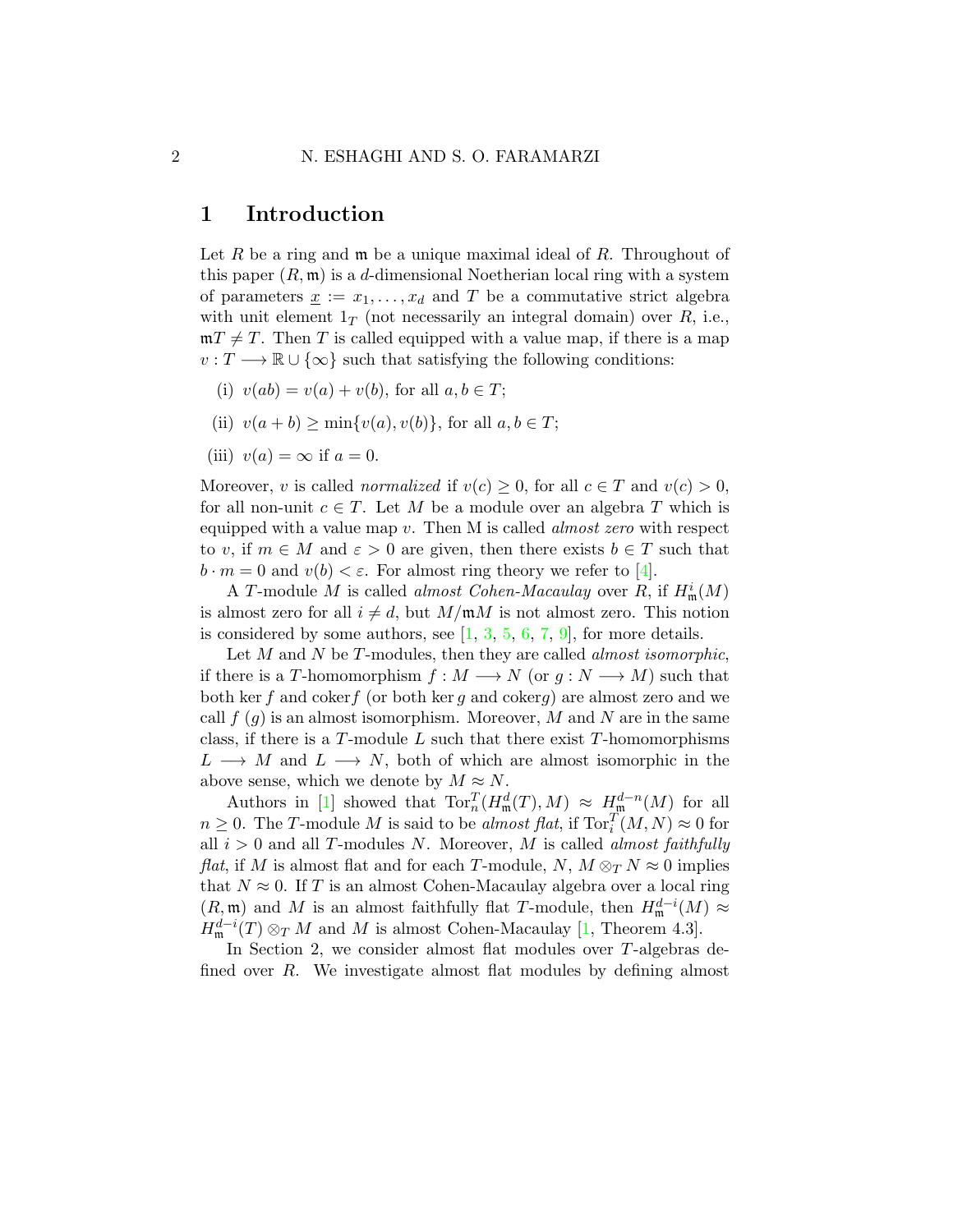exact sequences and we show that this investigation is equivalent to the definition of the almost flat modules where defined in [\[1\]](#page-14-0). Moreover, we define (faithfully) almost homomorphism between R-algebras and by this definition, we give some results to transferring almost flatness property. In Section 3, we consider the Cousin complex  $\mathcal{C}_{T_{\mathfrak{p}}}(M_W \otimes_T T_{\mathfrak{p}})$ ,  $\mathcal{C}_{T_{\mathfrak{p}}}(M_{\mathfrak{p}} \otimes_T \varphi(T \setminus \mathfrak{p})^{-1}W)$  and we show that they are almost equivalent. Section 4 deals with Cousin complex defined by filtration and we show that  ${}^{I}E^{2}_{p,q}$  and  ${}^{II}E^{2}$  related to T, are almost zero. Finally, we ask some question related to almost flat modules and almost flat homomorphism.

# 2 Some Results on Almost Flat Modules and Homomorphisms

In this section, we give some results related to almost flat modules and almost flat homomorphisms. Moreover, we define almost flat and almost faithfully flat T-homomorphisms between T-modules. For any Thomomorphism of T-modules  $f : M \longrightarrow N$  we denote the kernel and the image of  $f$  by ker  $f$  and im $f$ , respectively.

<span id="page-2-1"></span>**Remark 2.1.** Let M and N be T-modules. If  $M \approx N$ , then there is a T-homomorphism  $f : M \longrightarrow N$  or there is a T-homomorphism  $g: N \longrightarrow M$  such that ker  $f \approx 0$  and coker  $f \approx 0$  or ker  $g \approx 0$  and coker  $g \approx 0$ . In this paper, by  $M \approx N$ , we mean there are both Thomomorphisms  $f : M \longrightarrow N$  and  $g : N \longrightarrow M$  such that  $f \circ g \approx i_N$ and  $g \circ f \approx i_M$ . Moreover, we say  $f : M \longrightarrow M$  is almost isomorphic with  $h : M \longrightarrow M$ , if ker  $f \approx \text{ker } h$ , im  $f \approx \text{im } h$  and we denote by  $f \approx h$ .

**Definition 2.2.** We say that a finite or infinite sequence of  $T$ - homomorphisms and T-modules

 $\cdots \longrightarrow M_{n-1} \xrightarrow{\varphi_n} M_n \xrightarrow{\varphi_{n+1}} M_{n+1} \longrightarrow \cdots,$ 

is an almost exact sequence if  $\lim \varphi_n$  and ker  $\varphi_{n+1}$  are almost isomorphic.

<span id="page-2-0"></span>**Remark 2.3.** Let  $M$  and  $N$  be two  $T$ -modules. Then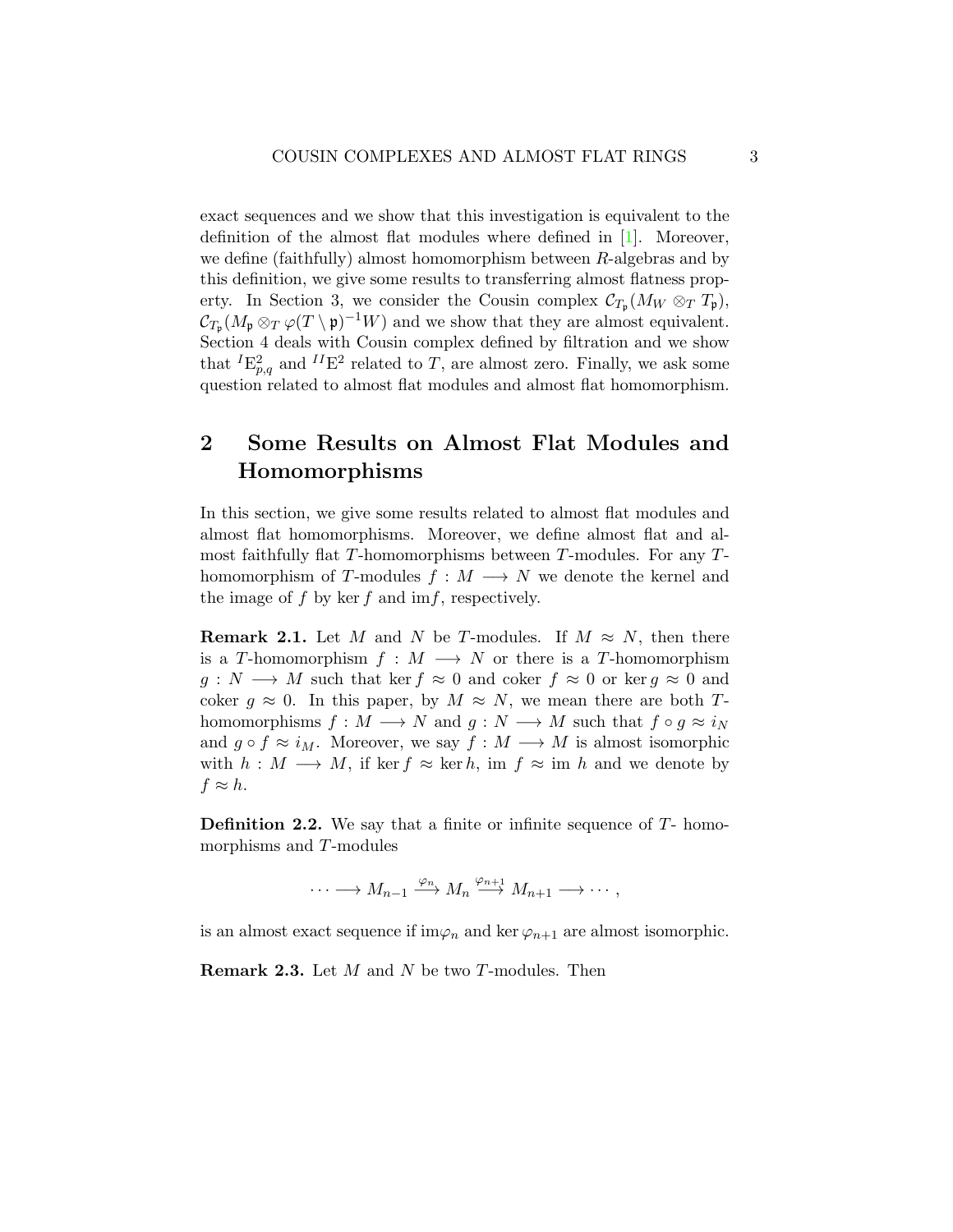- (i) If a sequence  $0 \longrightarrow M \stackrel{\varphi}{\longrightarrow} N$  is almost exact, then ker  $\varphi$  is almost zero. Clearly, if  $\varphi$  is injective, then the above sequence becomes exact sequence.
- (ii) Consider a sequence  $M \xrightarrow{\psi} N \longrightarrow 0$ . The kernel of  $N \longrightarrow 0$  is N, hence, if the above sequence is almost exact sequence, then  $\mathrm{im}\psi$ and the kernel of  $N \longrightarrow 0$  i.e., N are almost isomorphic.
- (iii) Consider a sequence  $0 \longrightarrow M \stackrel{\varphi}{\longrightarrow} N \longrightarrow 0$ . If this sequence is exact, then by the above cases (i) and (ii),  $M$  and  $N$  are almost isomorphic.

Definition 2.4. A short almost exact sequence of T-homomorphisms and T-modules is an almost exact sequence of the form

<span id="page-3-0"></span>
$$
0 \longrightarrow M \xrightarrow{\varphi} N \xrightarrow{\psi} C \longrightarrow 0. \tag{1}
$$

By Remark [2.3,](#page-2-0) [\(1\)](#page-3-0), ker  $\varphi$  is almost zero, im  $\psi$  and C are almost isomorphic. We now give the following definition related to almost flat modules that we will show that this definition is equivalent to definition of almost flat modules in [\[1\]](#page-14-0).

<span id="page-3-3"></span>**Definition 2.5.** We say a  $T$ -module  $M$  is almost flat, whenever

<span id="page-3-1"></span>
$$
0 \longrightarrow A \xrightarrow{\varphi} B \xrightarrow{\psi} C \longrightarrow 0 \tag{2}
$$

is an almost exact sequence of T-modules, then

<span id="page-3-2"></span>
$$
0 \longrightarrow M \otimes_{T} A \stackrel{i_{M} \otimes \varphi}{\longrightarrow} M \otimes_{T} B \stackrel{i_{M} \otimes \psi}{\longrightarrow} M \otimes_{T} C \longrightarrow 0
$$
 (3)

is an almost exact sequence. A  $T$ -module  $M$  is called almost faithfully flat if  $(2)$  is almost exact if and only if  $(3)$  is almost exact sequence.

By the following result we show that the above definition and  $[1, 1]$  $[1, 1]$ Definition 4.1] are equivalent.

Proposition 2.6. A T-module M is almost flat in sense of Definition [2.5](#page-3-3) if and only if  $\operatorname{Tor}^T_i(M,N) \approx 0$ , for all  $i > 0$  and all T-modules N.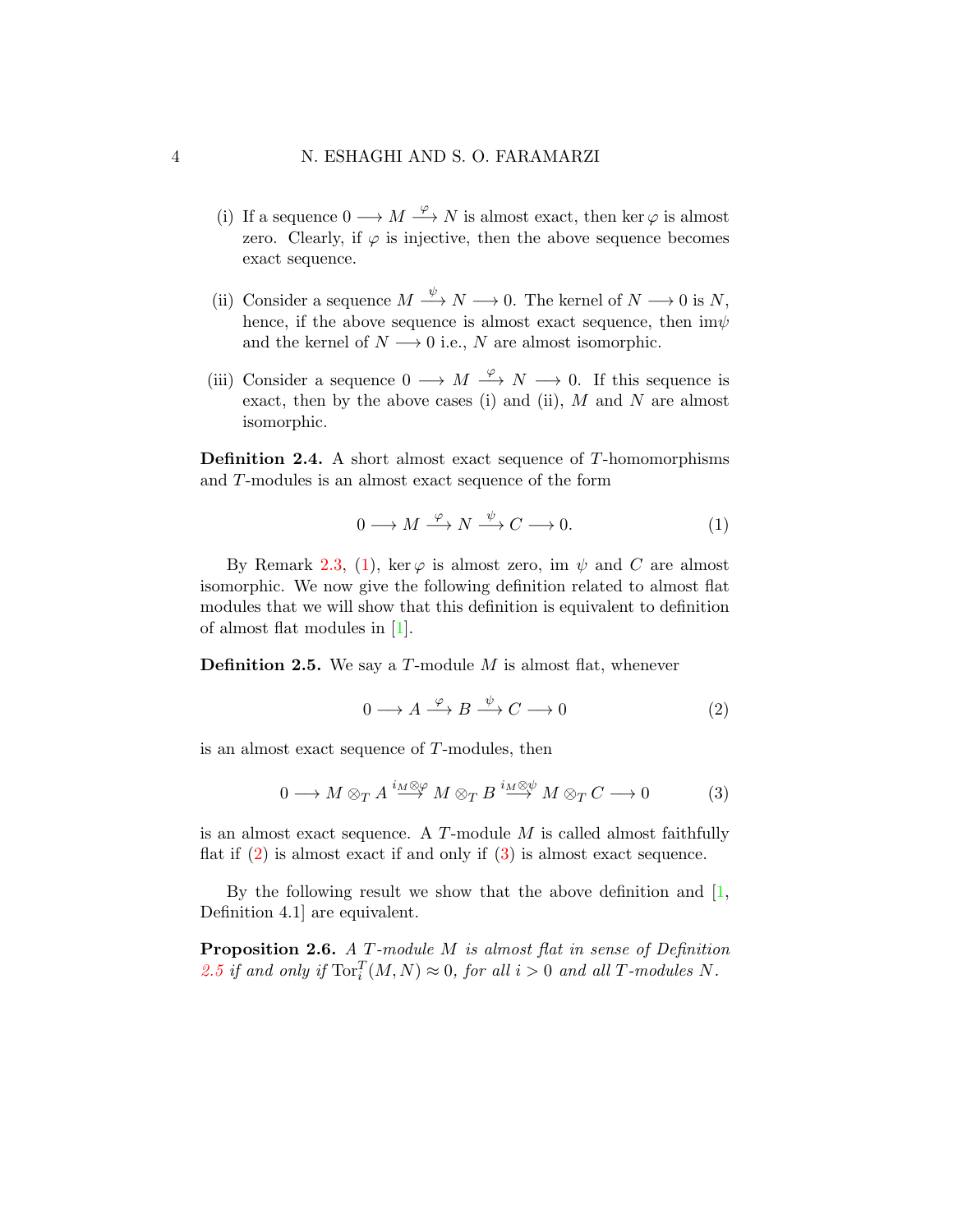**Proof.** Let M be an almost flat T-module and N be an arbitrary  $T$ module. Let  $P_N$  be a projective resolution of N as follows

$$
\mathbf{P}_N : \longrightarrow P_2 \xrightarrow{d_2} P_1 \xrightarrow{d_1} P_0 \xrightarrow{\nu} N \longrightarrow 0.
$$

Almost flatness of M implies that

$$
M \otimes_T \mathbf{P}_N : \longrightarrow M \otimes_T P_2 \stackrel{i_M \otimes d_2}{\longrightarrow} M \otimes_T P_1 \stackrel{i_M \otimes d_1}{\longrightarrow} M \otimes_T P_0 \stackrel{i_M \otimes \nu}{\longrightarrow} M \otimes_T N \longrightarrow 0
$$

is an almost exact sequence. Thus, ker( $i_M \otimes d_n$ ) is almost isomorphic with im  $(i_M \otimes d_{n+1})$ . This means that  $\frac{\ker(i_M \otimes d_n)}{\text{im } (i_M \otimes d_{n+1})} \approx 0$ . On the other hand, since  $\text{Tor}_n^T(M, N) = H_n(M \otimes \mathbf{P}_N) = \frac{\ker(i_M \otimes d_n)}{\text{im } (i_M \otimes d_{n+1})}$ , we get that  $\operatorname{Tor}^T_n(M,N) \approx 0$ , for all  $n > 0$ . The converse is trivial.  $\square$ 

<span id="page-4-0"></span>**Lemma 2.7.** Let I, J be two ideals of T and M be an almost flat  $T$ module. Then  $IM \cap JM \approx (I \cap J)M$ .

**Proof.** Consider the exact sequence  $0 \to I \cap J \to T \to T/I \oplus$  $T/J \longrightarrow 0$ . Since, M is almost flat, we obtain the following almost exact sequence of T-modules:

$$
0 \longrightarrow M \otimes_T (I \cap J) \longrightarrow M \otimes_T T = M \longrightarrow M/IM \oplus M/JM \longrightarrow 0.
$$

The kernel of  $g : M \longrightarrow M/IM \oplus M/JM$  is equal to  $IM \cap JM$  and the image of  $f : M \otimes_T (I \cap J) \longrightarrow M$  is equal to  $(I \cap J)M$ . Since im  $f \approx \ker g$ , we obtain that  $IM \cap JM \approx (I \cap J)M$ . □

**Definition 2.8.** Let T and W be two algebras over R equipped with value maps  $v_T$  and  $v_W$ , respectively. We say a ring map  $\varphi: T \longrightarrow W$ is almost flat, if W is almost flat as a T-module. Moreover, we say  $\varphi$  is almost faithfully flat, if  $W$  is an almost faithfully flat  $T$ -module.

**Proposition 2.9.** Let T and W be two algebras with units  $1_T$  and  $1_W$  over R equipped with value maps  $v_T$  and  $v_W$ . Let  $\varphi : T \longrightarrow W$ be an almost flat map and M be a finitely generated T-module. Then  $\text{Ann}_T(M)W \approx \text{Ann}_W(M \otimes_T W).$ 

**Proof.** Let  $m \in M$  and set  $I = \text{Ann}_T(m)$ . Consider the exact sequence  $0 \longrightarrow I \stackrel{i}{\longrightarrow} T \stackrel{\psi}{\longrightarrow} M \longrightarrow 0$  where  $\psi(t) = tm$ , for all  $t \in T$ . By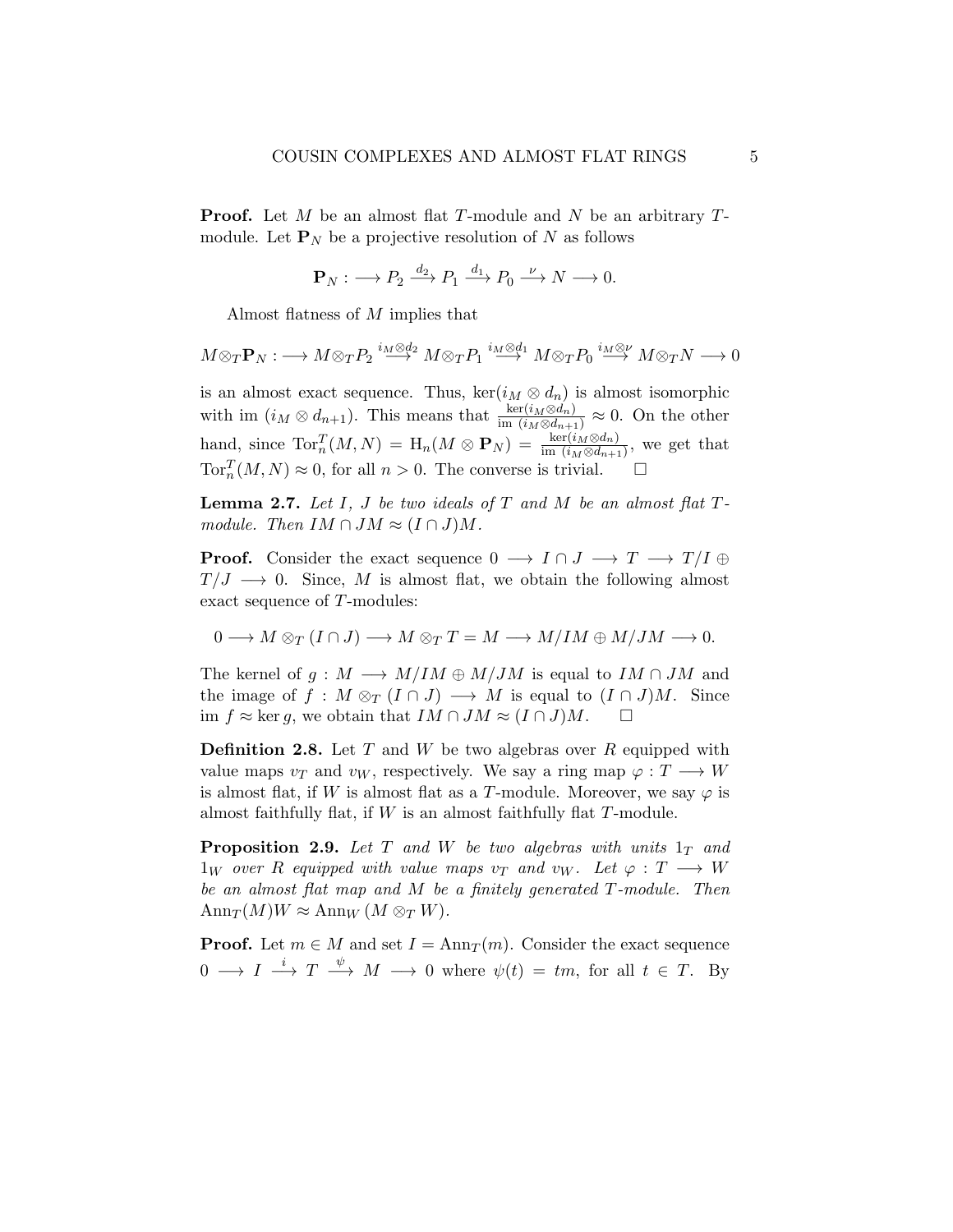tensoring W to the above exact sequence, we have the following almost exact sequence

$$
0\longrightarrow I\otimes_T W\stackrel{i\otimes i_W}{\longrightarrow} T\otimes_T W=W\stackrel{\psi\otimes i_W}{\longrightarrow} M\otimes_T W\longrightarrow 0,
$$

where  $\psi \otimes i_W(w) = m \otimes w$ , for all  $w \in W$ . Moreover,  $im(i \otimes i_W) =$  $IW = \text{Ann}_{T}(m)W$  and

$$
\ker(\psi \otimes i_W) = \{ w \in W : \psi \otimes i_W(w)(m \otimes 1_W) \cdot w \}
$$
  
=  $\operatorname{Ann}_W(m \otimes 1_W).$ 

This implies that  $\text{Ann}_T(m)W \approx \text{Ann}_W (m \otimes_T 1_W)$ . Now, suppose that  $\{m_1, m_2, \ldots, m_n\}$  be a set of generators of M. Then by the above obtained result we get that  $\text{Ann}_T(m_i)W \approx \text{Ann}_W (m_i \otimes_T 1_W)$ , for all  $1 \leq i \leq n$ . By setting  $I_i = \text{Ann}_T(m_i)$  and applying Lemma [2.7,](#page-4-0) we obtain  $\bigcap_{i=1}^n (I_i W) \approx \left(\bigcap_{i=1}^n I_i\right) W$ . This completes the proof.  $\Box$ 

**Proposition 2.10.** Let T and W be two algebras with units  $1_T$  and  $1_W$  over R equipped with value maps  $v_T$  and  $v_W$ . Let  $\varphi : T \longrightarrow W$ be an almost (faithfully) flat map. If M is an almost (faithfully) flat W-module, then M is an almost (faithfully) flat T-module.

**Proof.** Let  $0 \longrightarrow A \stackrel{f}{\longrightarrow} B \stackrel{g}{\longrightarrow} C \longrightarrow 0$  be an almost exact sequence of T-modules. Since  $\varphi$  is almost flat, W is an almost flat T-module. This implies that

$$
0\longrightarrow W\otimes_{T} A\overset{i_{W}\otimes f}{\longrightarrow} W\otimes_{T} B\overset{i_{W}\otimes g}{\longrightarrow} W\otimes_{T} C\longrightarrow 0
$$

is an almost exact sequence of  $T$ -modules. Since  $M$  is an almost flat  $W$ module, by tensoring  $M$  to the above almost exact sequence, we have the following almost exact sequence

$$
0 \longrightarrow M \otimes_{W} (W \otimes_{T} A) \stackrel{i_{M} \otimes (i_{W} \otimes f)}{\longrightarrow} M \otimes_{W} (W \otimes_{T} B) \longrightarrow_{i_{M} \otimes (i_{W} \otimes g)} M \otimes_{W} (W \otimes_{T} C) \longrightarrow 0.
$$

We can rewrite the above almost exact sequence as follows

$$
0 \longrightarrow (M \otimes_W W) \otimes_T A \xrightarrow{(i_M \otimes i_W) \otimes f} (M \otimes_W W) \otimes_T B
$$
  
\n
$$
\xrightarrow{(i_M \otimes i_W) \otimes g} (M \otimes_W W) \otimes_T C \longrightarrow 0.
$$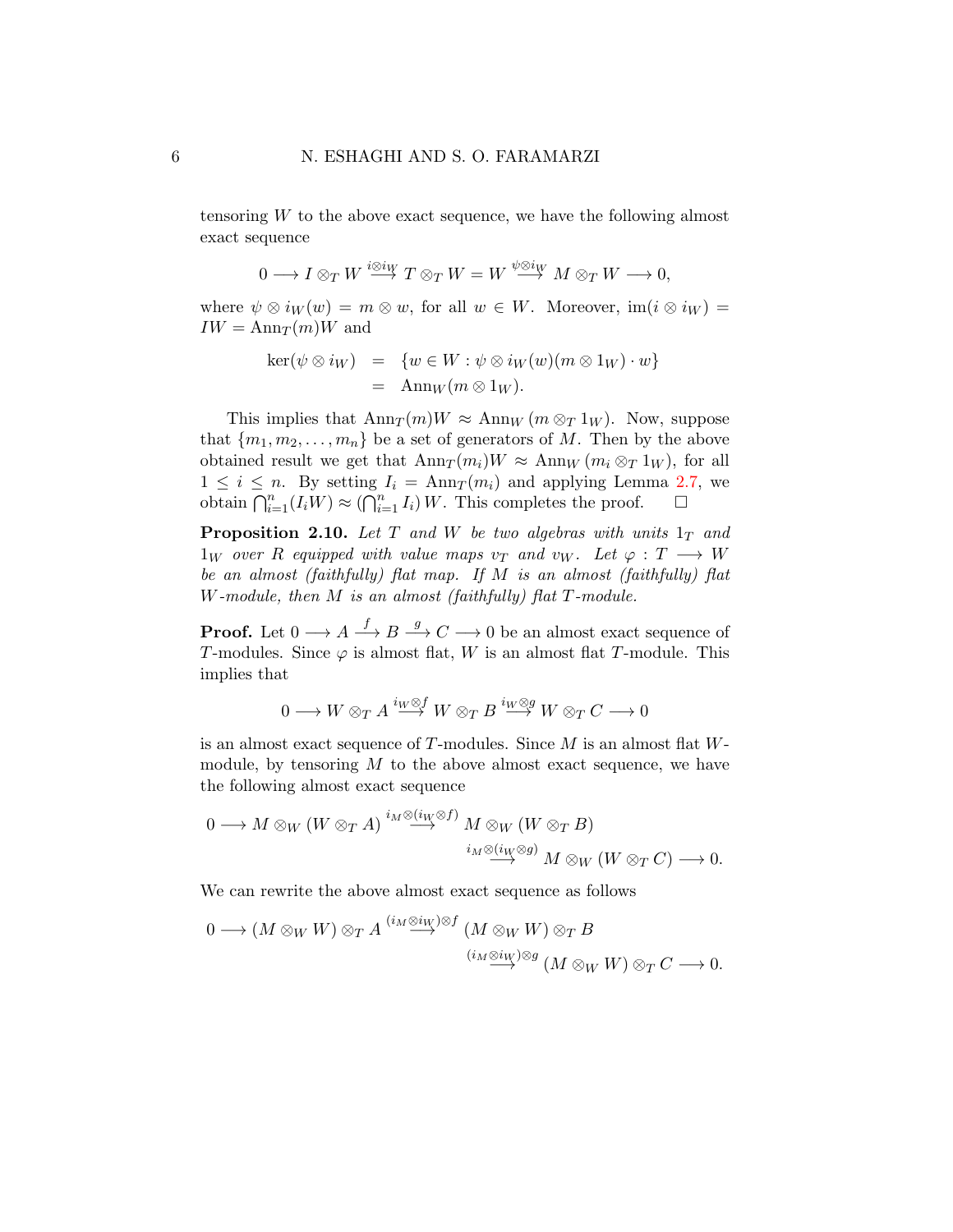Then by  $M \otimes_W W \cong M$ , we have

$$
0\longrightarrow M\otimes_{T}A\stackrel{i_{M}\otimes f}{\longrightarrow}M\otimes_{T}B\stackrel{i_{M}\otimes g}{\longrightarrow}M\otimes_{T}C\longrightarrow 0,
$$

which is an almost exact sequence. Tracing this argument backwards, we can show that if  $\varphi$  is almost faithfully flat and if M is an almost faithfully W-module, then M is an almost faithfully T-module.  $\square$ 

<span id="page-6-0"></span>**Lemma 2.11.** Let T, W be two algebras with units  $1_T$ ,  $1_W$ , respectively over R equipped with value maps  $v_T$ ,  $v_W$  and  $\varphi : T \longrightarrow W$  be a ring homomorphism. If M is an almost (faithfully) flat T-module, then  $M \otimes_T$ W is an almost (faithfully) flat W-module.

**Proof.** Let  $0 \longrightarrow A \stackrel{f}{\longrightarrow} B \stackrel{g}{\longrightarrow} C \longrightarrow 0$  be an almost exact sequence of W-modules. Then by tensoring  $M \otimes_T W$  to the above almost exact sequence, by a conclusion isomorphism  $(M \otimes_T W) \otimes A = M \otimes_T A$  and by almost flatness of  $M$  as a  $T$ -module, we have the following almost exact sequence

$$
0\longrightarrow M\otimes_{T} A\overset{i_{M}\otimes f}{\longrightarrow} M\otimes_{T} B\overset{i_{M}\otimes g}{\longrightarrow} M\otimes_{T} C\longrightarrow 0.
$$

Thus,

$$
0 \longrightarrow (M \otimes_T W) \otimes_W A \stackrel{i_M \otimes f}{\longrightarrow} (M \otimes_T W) \otimes_W B
$$
  

$$
\stackrel{i_M \otimes g}{\longrightarrow} (M \otimes_T W) \otimes_W C \longrightarrow 0
$$

is almost sequence and so  $M \otimes_T W$  is an almost flat W-module. Tracing this argument backwards, we can show that if  $M$  is an almost faithfully T-module, then  $M \otimes_T W$  is an almost faithfully W-module.  $\square$ 

**Proposition 2.12.** Let T, W be two algebras with units  $1_T$ ,  $1_W$ , respectively over R equipped with value maps  $v_T$ ,  $v_W$  and  $\varphi: T \longrightarrow W$  be a ring homomorphism. If  $\varphi$  is an almost faithfully map, then M is an almost flat T-module if and only if  $M_W = M \otimes_T W$  is an almost flat W-module.

**Proof.** If M is an almost flat T-module, then by Lemma [2.11,](#page-6-0)  $M_W$  is an almost flat W-module.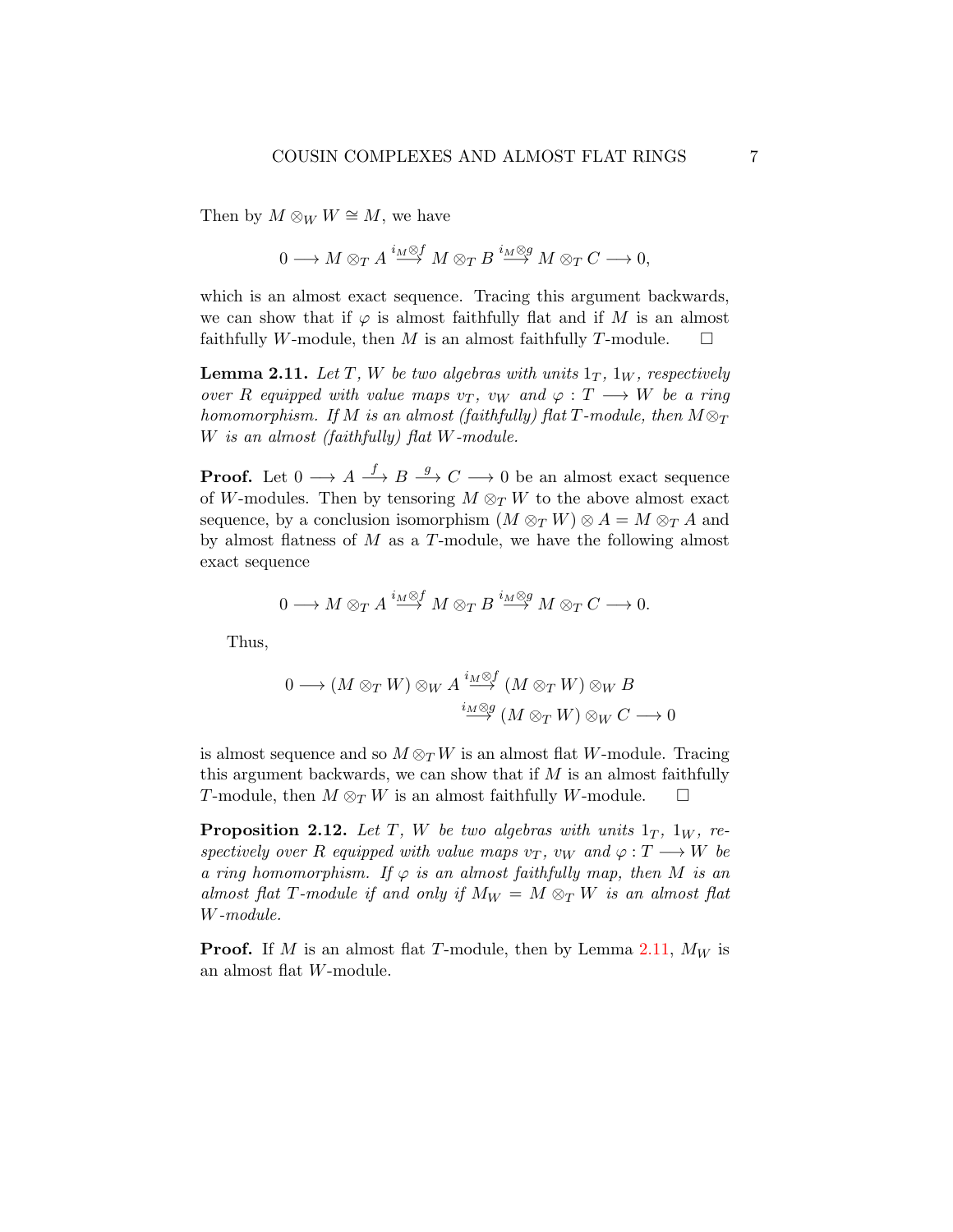Conversely, suppose that  $M_W$  is an almost flat W-module and 0  $\longrightarrow$  $A \rightarrow B \rightarrow C \rightarrow 0$  is an almost exact sequence of T-modules. From almost flatness of  $\varphi$  and W as a T-module, we have

 $0 \longrightarrow W \otimes_T A \longrightarrow W \otimes_T B \longrightarrow W \otimes_T C \longrightarrow 0$ 

is an almost exact sequence. Almost flatness of  $M_W$  as a W-module implies that

$$
0 \longrightarrow M_W \otimes_W W \otimes_T A {\longrightarrow} M_W \otimes_W W \otimes_T B {\longrightarrow} M_W \otimes_W W \otimes_T C \longrightarrow 0
$$

is an almost exact sequence. Therefore, we can write the above sequence as follows

 $0 \longrightarrow W \otimes_T M \otimes_T A \longrightarrow W \otimes_T M \otimes_T B \longrightarrow W \otimes_T M \otimes_T C \longrightarrow 0$ 

which is an almost sequence. By almost faithfully flatness of  $W$  as a T-module, we obtaine that

$$
0\longrightarrow M\otimes_{T}A{\longrightarrow} M\otimes_{T}B{\longrightarrow} M\otimes_{T}C\longrightarrow 0
$$

is an almost sequence of T-modules. This implies that M is almost flat.  $\Box$ 

## 3 Cousin Complexes and Almost Flat Ring Extensions

Let  $\varphi: T \longrightarrow W$  be an almost faithfully flat homomorphism and M be a T-module. In this section, we investigate the relation between the Cousin complexes  $\mathcal{C}_{T_{\mathfrak{p}}}(M_W \otimes_T T_{\mathfrak{p}})$  and  $\mathcal{C}_{T_{\mathfrak{p}}}(M_{\mathfrak{p}} \otimes_T \varphi(T \setminus \mathfrak{p})^{-1}W)$ . Let  $\varphi:T\longrightarrow W$  be an almost flat homomorphism,  $I$  be an ideal of  $T$  and  $J$ be an ideal of W. Then we denote the ideals  $\varphi(I)R$  and  $\varphi^{-1}(J)$  by  $I^{\varphi}$ and  $J_{\varphi}$ , respectively. Let M be a T-module. Then we denote  $M \otimes_T W$ by  $M_W$ .

<span id="page-7-0"></span>**Lemma 3.1.** Let  $T$ ,  $W$  be two algebras over  $R$  equipped with value maps  $v_T$ ,  $v_W$  and  $\varphi: T \longrightarrow W$  be an almost flat R-algebras homomorphism and  $\mathfrak{p} \in \text{Spec}(T)$  such that  $\mathfrak{p}^{\varphi} \neq W$ . Then the induced R-algebras homomorphism  $\tilde{\varphi}: T_{\mathfrak{p}} \longrightarrow \varphi(T \setminus \mathfrak{p})^{-1}W$  defined by  $\tilde{\varphi}$  ( $\frac{t}{s}$ )  $(\frac{t}{s}) = \frac{\varphi(t)}{\varphi(s)}$  $\frac{\varphi(t)}{\varphi(s)}$ , for all  $t \in T$  and  $s \in T \setminus \mathfrak{p}$ , is an almost faithfully R-algebras homomorphism.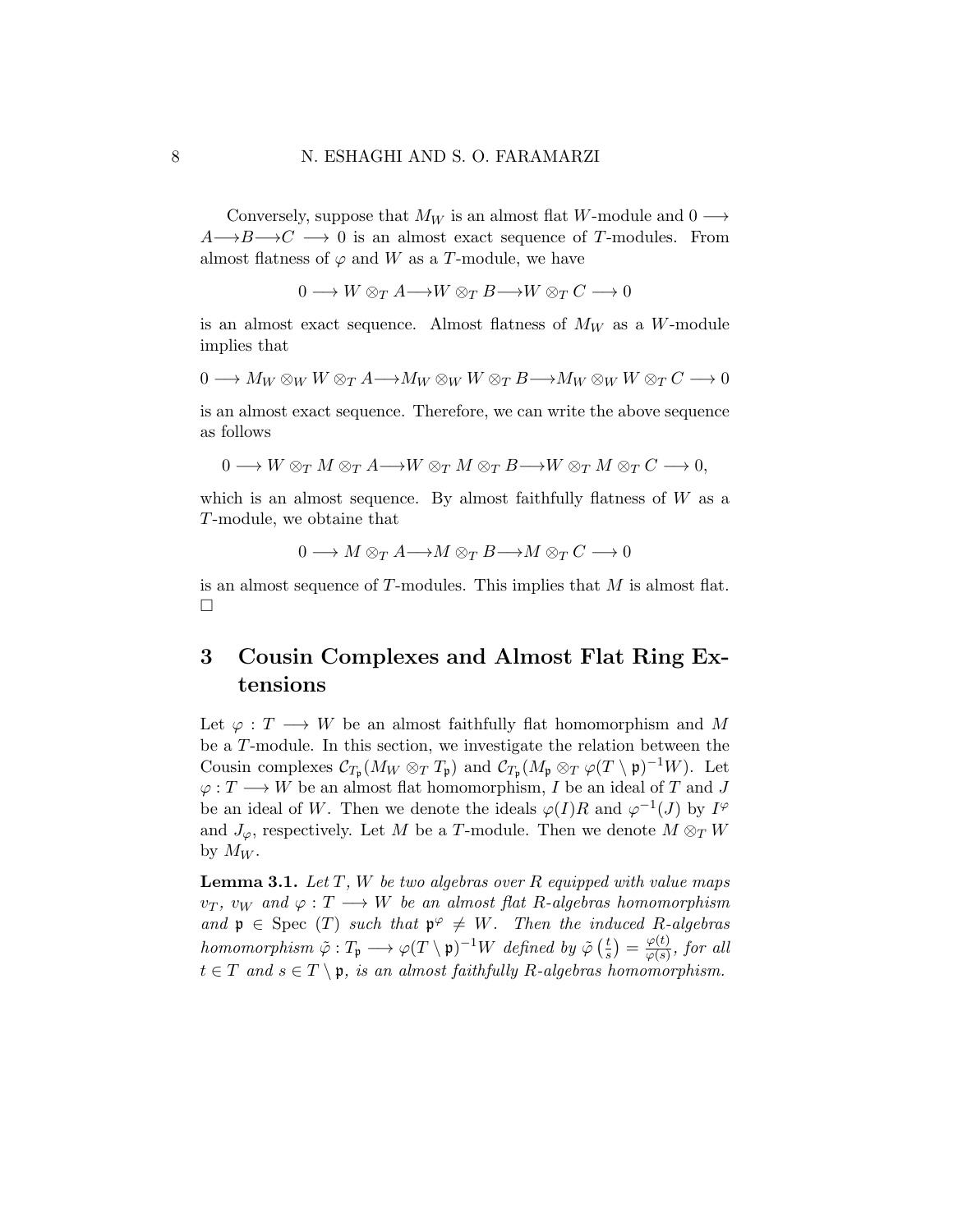**Proof.** Clearly,  $\varphi(T \setminus \mathfrak{p})^{-1}$  is a multiplicatively closed subset of W and  $\tilde{\varphi}$  is an R-algebras homomorphism. Consider the following almost exact sequence of T-modules

<span id="page-8-1"></span>
$$
0 \longrightarrow A \xrightarrow{f} B \xrightarrow{g} C \longrightarrow 0. \tag{4}
$$

Set  $\varphi(T \setminus \mathfrak{p})^{-1}W = \tilde{W}$ . By tensoring  $\tilde{W}$  to the above almost exact sequence, we show that the following sequence of T-modules is an almost exact sequence:

<span id="page-8-0"></span>
$$
0 \longrightarrow \tilde{W} \otimes_{T} A \stackrel{i_{\tilde{W}} \otimes f}{\longrightarrow} \tilde{W} \otimes_{T} B \stackrel{i_{\tilde{W}} \otimes g}{\longrightarrow} \tilde{W} \otimes_{T} C \longrightarrow 0. \tag{5}
$$

Let  $X \in \text{ker}(i_{\tilde{W}} \otimes f)$ . Then there are  $w \in W$ ,  $s \in \varphi(T \setminus \mathfrak{p})^{-1}$ and  $a \in A$  such that  $X = \frac{w}{\varphi(s)} \otimes a$ . Since  $\varphi$  is almost flat, W is an almost flat T-module. Hence, for every  $\varepsilon > 0$ , there exists  $b \in T$  such that  $b \cdot w = \varphi(b)w = 0$  and  $v_T(b) < \varepsilon$ . This implies that  $b \cdot X =$  $b \cdot \left(\frac{w}{\varphi(s)} \otimes a\right) = \frac{\varphi(b)w}{\varphi(s)} \otimes a = 0$ . Thus,  $\ker(i_{\tilde{W}} \otimes f)$  is an almost zero T-module.

Now, define  $F: \text{im } (i_{\tilde{W}} \otimes g) \longrightarrow \tilde{W} \otimes_T C$  by  $F\left(\frac{w}{\varphi(s)} \otimes x\right) = \frac{w}{\varphi(s)} \otimes$  $g(x)$ , for all  $w \in W$ ,  $s \in \varphi(T \setminus \mathfrak{p})^{-1}$  and  $x \in B$ . Clearly, F is a Thomomorphism and the coker  $F$  is almost zero. Moreover, according to almost flatness of  $W$  as a  $T$ -module and by the above reason, there exists  $b \in T$  such that  $b \cdot w = \varphi(b)w = 0$  and  $v_T(b) < \varepsilon$ , for every  $\varepsilon > 0$ . Let  $\frac{w}{\varphi(s)} \otimes x \in \ker F$ . Then

$$
b \cdot F\left(\frac{w}{\varphi(s)} \otimes x\right) = F\left(\frac{\varphi(b)w}{\varphi(s)} \otimes x\right) = 0.
$$

This means that ker F is almost zero. Thus,  $\tilde{W}$  is an almost flat Tmodule and consequently  $\tilde{\varphi}$  is almost flat. Now, we show that al-most exactness of [\(5\)](#page-8-0) implies almost exactness of [\(4\)](#page-8-1). Let  $x \in \text{ker } f$ . Therefore, for any  $\frac{w}{\varphi(s)}$ , where  $w \in W$  and  $s \in \varphi(T \setminus \mathfrak{p})^{-1}$ , we have  $\frac{w}{\varphi(s)} \otimes x \in \tilde{W} \otimes_T A$ . This implies that  $\frac{w}{\varphi(s)} \otimes x \in \text{ker} (i_{\tilde{W}} \otimes f)$ . Almost exactness of [\(5\)](#page-8-0) implies that for every  $\varepsilon > 0$ , there exists  $b \in T$  such that  $b \cdot \left(\frac{w}{\varphi(s)} \otimes x\right) = \frac{\varphi(b)w}{\varphi(s)} \otimes x = \frac{w}{\varphi(s)} \otimes bx = 0$  and  $v_T(b) < \varepsilon$ . Thus, ker f is an almost zero  $T$ -module. Similarly, one can show that im $q$  is an almost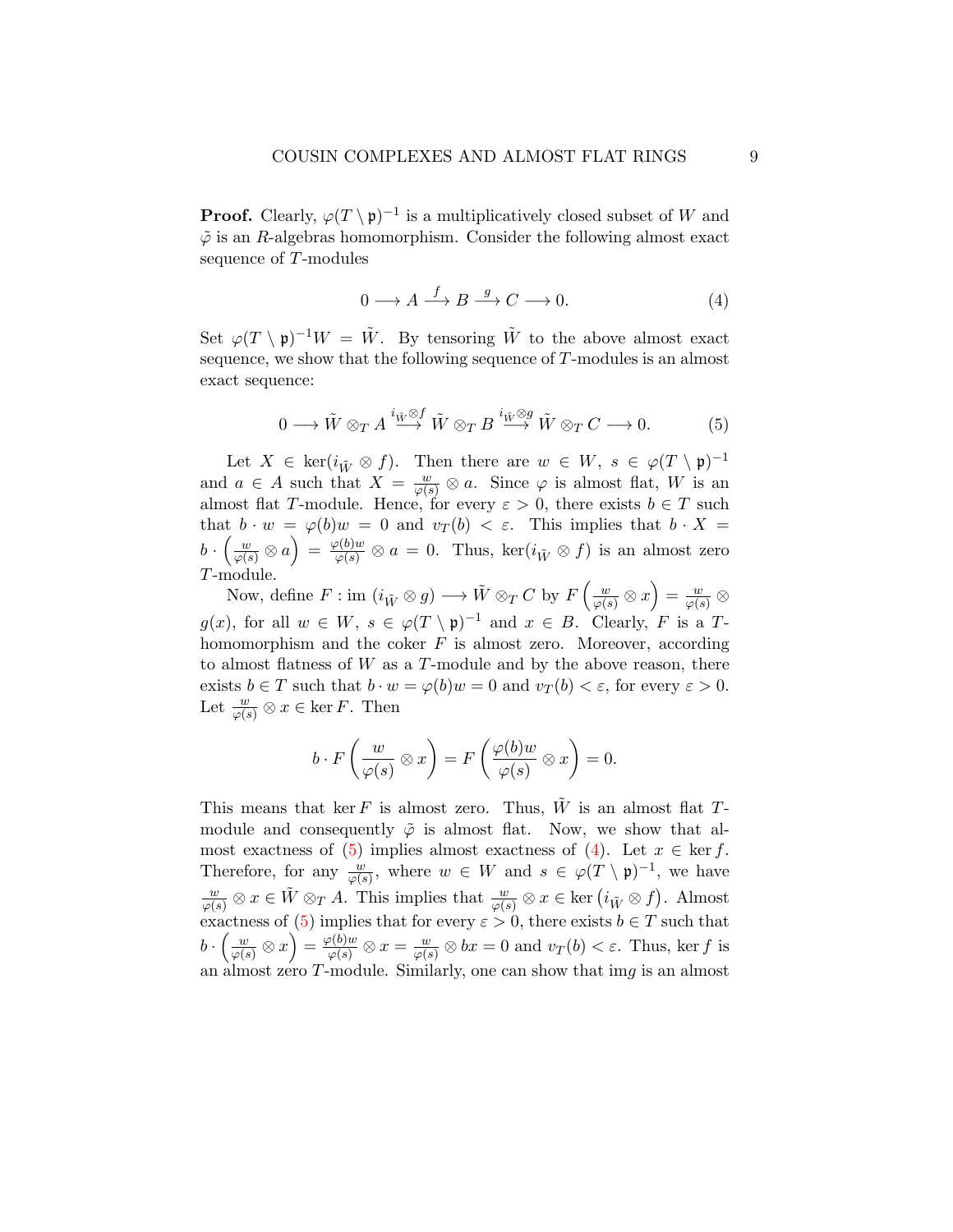zero T-module. Let  $\mu : \inf \longrightarrow \ker g$  be a T-homomorphism. Then  $i_{\tilde{W}} \otimes \mu : \tilde{W} \otimes_T \mathrm{im} f = \mathrm{im} \left( i_{\tilde{W}} \otimes_T f \right) \longrightarrow i_{\tilde{W}} \otimes_T \mathrm{ker} g \subseteq \mathrm{ker} \left( i_{\tilde{W}} \otimes_T g \right).$ Thus, both ker  $i_{\tilde{W}} \otimes \mu$  and coker  $(i_{\tilde{W}} \otimes \mu)$  are almost zero. Then these show that the ker  $\mu$  and im $\mu$  are almost zero. This completes the proof.  $\Box$ 

Let T be a Noetherian algebra over R with a value map  $v$  and X be a T-module. The Cousin complex  $\mathcal{C}_T(X)$  for X is of the form

$$
0 \xrightarrow{d^{-2}} X \xrightarrow{d^{-1}} X^0 \xrightarrow{d^0} X^1 \xrightarrow{d^1} \cdots \xrightarrow{d^{i-2}} X^{i-1} \xrightarrow{d^{i-1}} X^i \xrightarrow{d^i} X^{i+1} \xrightarrow{d^{i+1}} \cdots,
$$

where, for all  $i \geq 0$ , we have

$$
X^{i} = \bigoplus_{\mathfrak{p} \in \text{Supp}(X), \text{ht}_X \mathfrak{p} = i} (\text{coker } d^{i-2})_{\mathfrak{p}}.
$$

Now, let Y be a T-module with the Cousin complex  $C_T(Y)$  and  $f: X \longrightarrow Y$  be an almost T-isomorphism. The we have the following diagram

$$
0 \xrightarrow{d_X^{-2}} X \xrightarrow{d_X^{-1}} X^0 \xrightarrow{d_X^0} X^1 \xrightarrow{d_X^1} \cdots \xrightarrow{d_X^{i-1}} X^i \xrightarrow{d_X^i} X^{i+1} \xrightarrow{d_X^{i+1}} \cdots
$$
  

$$
0 \xrightarrow{d_Y^{-2}} Y \xrightarrow{d_Y^{-1}} Y^0 \xrightarrow{d_Y^0} Y^1 \xrightarrow{d_Y^1} \cdots \xrightarrow{d_Y^{i-1}} Y^i \xrightarrow{d_Y^i} Y^{i+1} \xrightarrow{d_Y^{i+1}} \cdots
$$
  
(6)

<span id="page-9-0"></span>By induction and according to Remark [2.1,](#page-2-1) the above diagram commutes and  $f^i$ , for all  $i \geq -1$ , are almost isomorphism. Now, we prove our the main result in this section.

**Theorem 3.2.** Let  $T$ ,  $W$  be two algebras over  $R$  equipped with value maps  $v_T$ ,  $v_W$  and  $\varphi: T \longrightarrow W$  be an almost flat R-algebras homomorphism and  $\mathfrak{p} \in \text{Spec}(T)$  such that  $\mathfrak{p}^{\varphi} \neq W$ . Then  $\mathcal{C}_{T_{\mathfrak{p}}}(M_W \otimes_T T_{\mathfrak{p}}) \approx$  $\mathcal{C}_{T_{\mathfrak{p}}}(M_{\mathfrak{p}} \otimes_T \varphi(T \setminus \mathfrak{p})^{-1}W).$ 

**Proof.** By Lemma [3.1,](#page-7-0)  $\tilde{\varphi}: T_{\mathfrak{p}} \longrightarrow \varphi(T \setminus \mathfrak{p})^{-1}W$  defined by  $\tilde{\varphi}$  ( $\frac{t}{s}$ )  $(\frac{t}{s}) = \frac{\varphi(t)}{\varphi(s)}$  $\frac{\varphi(t)}{\varphi(s)},$ for all  $t \in T$  and  $s \in T \setminus \mathfrak{p}$ , is an almost faithfully flat R-algebras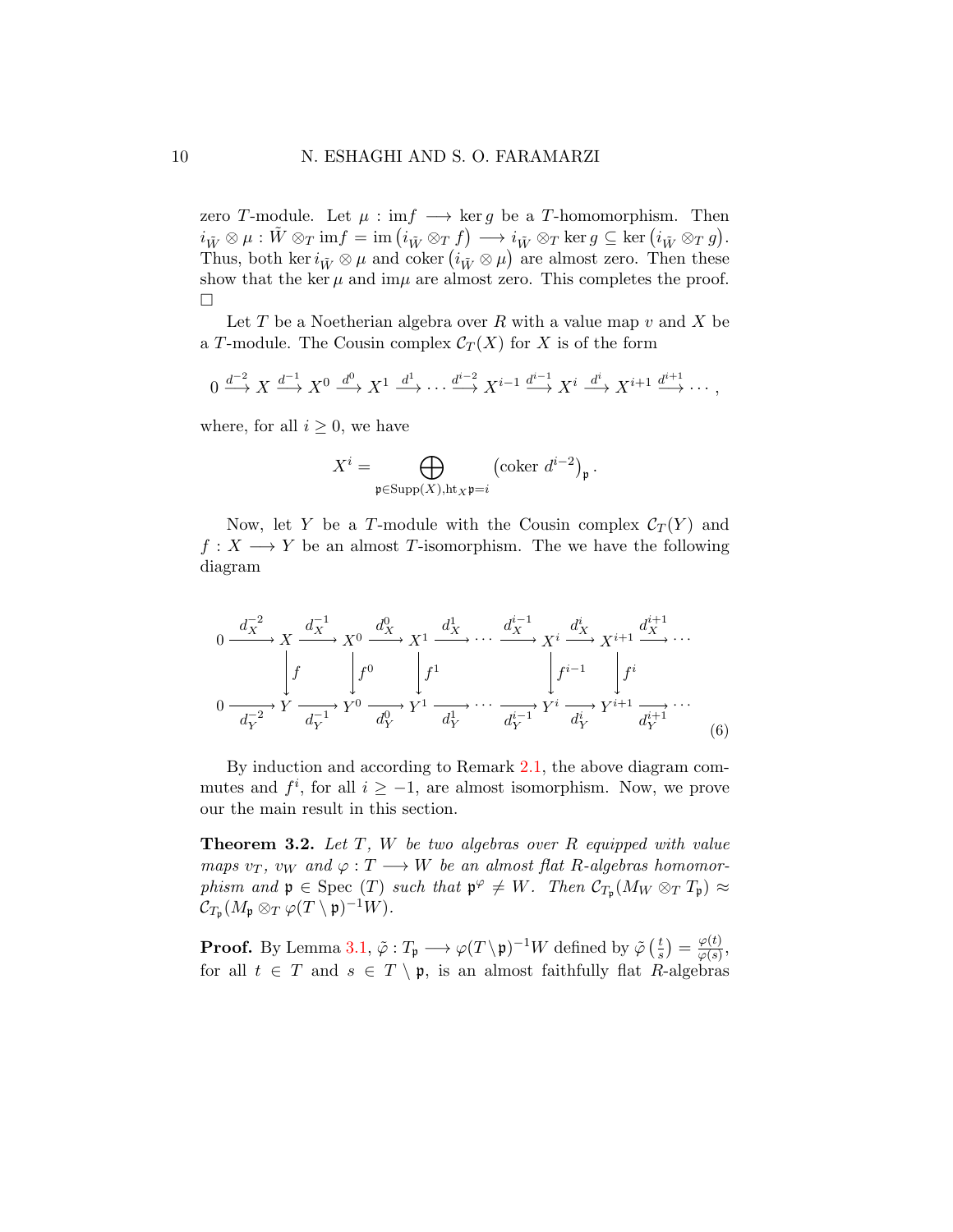homomorphism. Similar to the proof of Lemma [3.1,](#page-7-0) set  $\varphi(T \setminus \mathfrak{p})^{-1}W =$ W . We now define  $\psi: M_W \otimes_T T_{\mathfrak{p}} \longrightarrow M_{\mathfrak{p}} \otimes_{T_{\mathfrak{p}}} \tilde{W}$  by  $\psi(m \otimes w \otimes \frac{t}{s})$  $\frac{t}{s}) =$  $\frac{m}{1} \otimes \frac{\varphi(t)w}{\varphi(s)}$  $\frac{\varphi(t)w}{\varphi(s)}$ , for all  $m \in M$ ,  $w \in W$ ,  $t \in T$  and  $s \in T \setminus \mathfrak{p}$ . We consider  $M_W \otimes_T T_{\mathfrak{p}}$  and  $M_{\mathfrak{p}} \otimes_{T_{\mathfrak{p}}} \tilde{W}$  as  $T_{\mathfrak{p}}$ -modules by the following actions

$$
\frac{t'}{s'} \cdot \left(m \otimes w \otimes \frac{t}{s}\right) = m \otimes w \otimes \frac{t't}{s's} \n= m \otimes w\varphi(t') \otimes \frac{t}{s's} \n= m \otimes w \cdot t' \otimes \frac{t}{s's}
$$

and

$$
(x \otimes \tilde{w}) \cdot \frac{t'}{s'} = x \otimes \tilde{w} \frac{\varphi(t')}{\varphi(s')},
$$

for all  $\frac{t'}{s'}$  $\frac{t'}{s'}$ ,  $\frac{t}{s}$  $\frac{t}{s} \in T_{\mathfrak{p}}, m \in M, w \in W, x \in M_{\mathfrak{p}} \text{ and } \tilde{w} \in \tilde{W}$ . Then  $\psi$  becomes a  $T_p$ -homomorphism. By almost flatness of  $\varphi$ , for all  $w \in W$  and  $\varepsilon > 0$ , there exists  $b \in T$  such that  $b \cdot w = \varphi(b)w = 0$  and  $v_T(b) < \varepsilon$ . Then for any  $m \otimes w \otimes \frac{t}{s}$  $\frac{t}{s} \in \ker \psi$ ,

$$
\frac{b}{1} \cdot \left( m \otimes w \otimes \frac{t}{s} \right) = m \otimes w \cdot b \otimes \frac{t}{s} = 0.
$$

Thus, ker  $\psi \approx 0$ . Similarly, one can show that coker  $\psi \approx 0$ . Hence,  $\psi$  is an almost isomorphism. Now, by applying a similar argument in [\(6\)](#page-9-0), we have  $\mathcal{C}_{T_{\mathfrak{p}}}(M_W \otimes_T T_{\mathfrak{p}}) \approx \mathcal{C}_{T_{\mathfrak{p}}}(M_{\mathfrak{p}} \otimes_T \tilde{W})$ .  $\Box$ 

# 4 Cousin Complexes Defined by Filtration and Almost Flat Modules

Let  $T$  be a Noetherian algebra over  $R$  with a value map  $v$ . A filtration of Spec(T) is a descending sequence  $\mathcal{F} = (F_i)_{i \geq 0}$  of subsets of Spec(T) such that

$$
Spec(T) \supseteq F_0 \supseteq F_1 \supseteq \cdots \supseteq F_i \supseteq F_{i+1} \supseteq \cdots ,
$$

with the property that  $F_i - F_{i+1}$  is low with respect to  $F_i$ , for all  $i \geq 0$ , i.e., every memeber  $F_i - F_{i+1}$  is a minimal member of  $F_i$  with respect to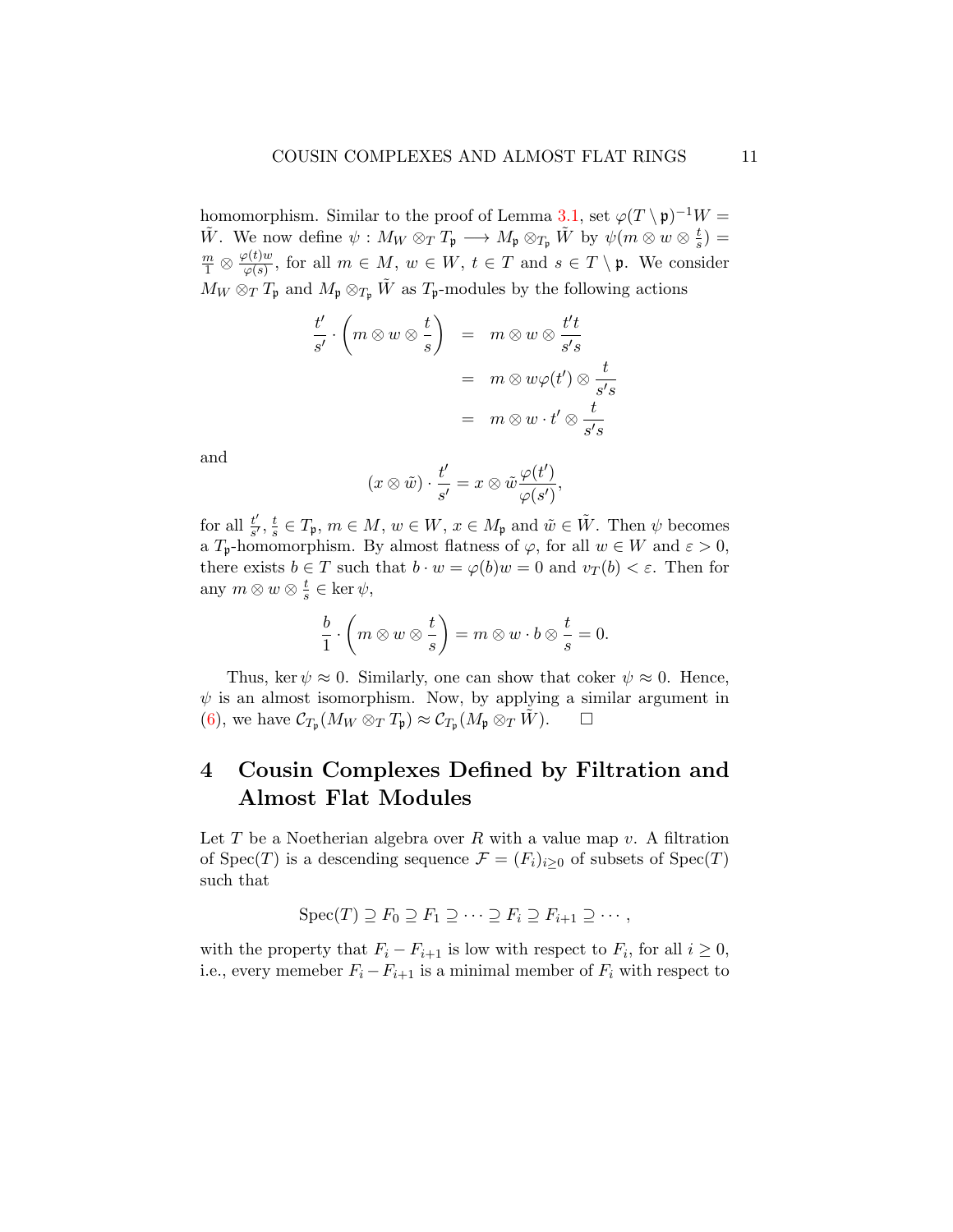inclusion. If, for a T-module X,  $\text{Supp}_T(X) \subseteq F_0$ , we say that F admits the T-module X. Suppose that  $\mathcal F$  is a filtration of  $Spec(T)$  which admits a T-module X. The Cousin complex  $\mathcal{C}_{T}(\mathcal{F},X)$  for X with respect to  $\mathcal F$ is of the form

$$
0 \xrightarrow{d^{-2}} X \xrightarrow{d^{-1}} X^0 \xrightarrow{d^0} X^1 \xrightarrow{d^1} \cdots \xrightarrow{d^{i-2}} X^{i-1} \xrightarrow{d^{i-1}} X^i \xrightarrow{d^i} X^{i+1} \xrightarrow{d^{i+1}} \cdots,
$$

where, for all  $i \geq 0$ , we have

(i)  $X^i = \bigoplus$  $\mathfrak{p} {\in} F_i \backslash F_{i+1}$  $\left(\text{coker} d^{i-2}\right)_{\mathfrak{p}},$ (ii)  $d^{i-1}(x) = \{(x + \text{Im}d^{i-2})/1\}_{p \in F_i \setminus F_{i+1}},$  for every  $x \in X^{i-1}$ .

Let  $\mathcal{F} = (F_i)_{i>0}$  be a filtration of Spec(T). Then we say that  $\mathcal F$  is finite of length less than d, whenever  $F_i = \emptyset$ , for all  $i > d$ . In this case, for all  $i \geq 0$ , we have

(i) 
$$
\text{Supp}_T(X^i) \subseteq F_i
$$
,

(ii) 
$$
\text{Supp}_T(\text{H}^{i-1}(\mathcal{C}_T(\mathcal{F},X))) \subseteq F_{i+1},
$$

and

$$
\mathcal{C}_T(\mathcal{F}, X) : 0 \longrightarrow X \longrightarrow X^0 \longrightarrow X^1 \longrightarrow \cdots
$$

$$
\longrightarrow X^i \longrightarrow \cdots \longrightarrow X^{d-1} \longrightarrow X^d \longrightarrow 0.
$$

Let  $\mathcal{F} = (F_i)_{i \geq 0}$  be a filtration of Spec $(R)$ . The set  $\mathcal{C}_{\mathcal{F}}(T)$  is the category of T-modules which are admitted by  $\mathcal F$  and we denote the category of complexes of T-modules by  $\mathrm{Comp}(T)$ . We recall the following result from [\[2\]](#page-14-2):

**Corollary 4.1.** Suppose that  $\mathcal{F} = (F_i)_{i \geq 0}$  is a filtration of  $\text{Spec}(T)$  and

$$
(A^{\bullet},b^{\bullet}): \cdots \longrightarrow A^{i-1} \xrightarrow{b^{i-1}} A^i \xrightarrow{b^i} A^{i+1} \longrightarrow \cdots
$$

is a complex in  $\mathcal{C}_{\mathcal{F}}(T)$ . Then  $(C_T(\mathcal{F}, A^{\bullet}), C_T(\mathcal{F}, b^{\bullet}))$ :

 $\cdots \longrightarrow C_T\left(\mathcal{F},A^{i-1}\right) \stackrel{C_T\left(\mathcal{F},b^{i-1}\right)}{\longrightarrow} C_T\left(\mathcal{F},A^{i}\right) \stackrel{C_T\left(\mathcal{F},b^{i}\right)}{\longrightarrow} C_T\left(\mathcal{F},A^{i+1}\right) \longrightarrow \cdots$ is a complex in  $\mathrm{Comp}(T)$ .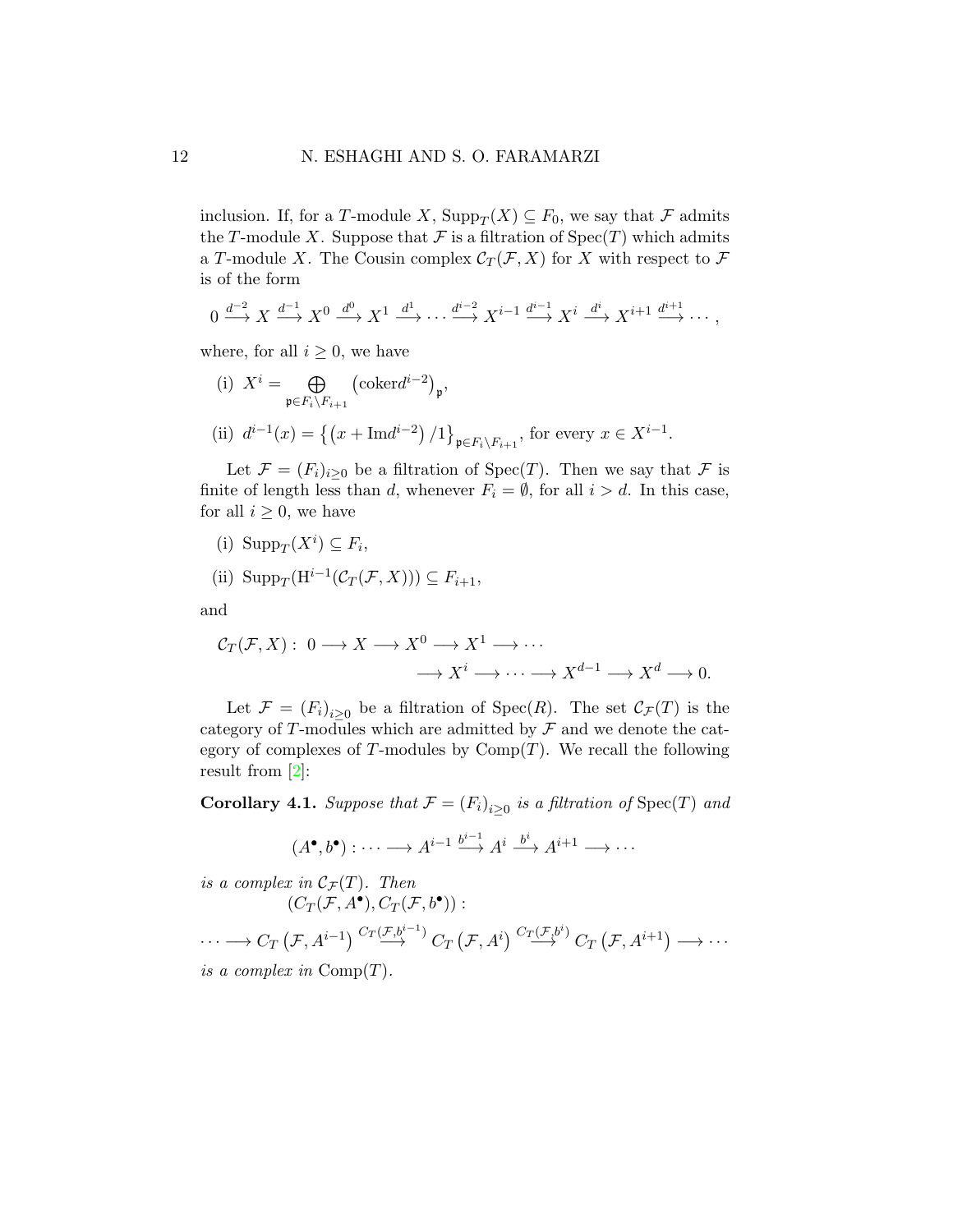**Theorem 4.2.** Let  $\mathcal{F} = (F_i)_{i>0}$  be a finite filtration of length less than d of  $Spec(T)$  such that admits a T-module X and M be an any flat T-module. Then

(i) 
$$
{}^{I}E_{p,q}^{2} := \operatorname{Tor}_{p}^{T} (M, \operatorname{H}^{d-q} (\mathcal{C}_{T} (\mathcal{F}, X))) \stackrel{p}{\Rightarrow} \operatorname{H}_{p+q}(\operatorname{Tot}(\mathcal{T})).
$$
  
(ii) 
$$
{}^{II}E_{p,q}^{2} := \operatorname{H}^{d-p} (\operatorname{Tor}_{q}^{T} (M, \mathcal{C}_{T} (\mathcal{F}, X))) \stackrel{p}{\Rightarrow} \operatorname{H}_{p+q}(\operatorname{Tot}(\mathcal{T})).
$$

Proof. Assume that

$$
\mathbb{F}_{\bullet}: \cdots \longrightarrow \mathbb{F}_{i+1} \longrightarrow \mathbb{F}_{i} \longrightarrow \mathbb{F}_{i-1} \longrightarrow \cdots \longrightarrow \mathbb{F}_{1} \longrightarrow \mathbb{F}_{0} \longrightarrow 0
$$

is a free resolution of M. For any  $p \ge 0$ , suppose that  $\mathfrak{q} \in \text{Supp}_T (\mathbb{F}_p \otimes_T X)$ . This means that there exists  $x = x' \otimes x'' \in \mathbb{F}_p \otimes_T X$  such that  $(0 :_T)$  $(x) \subseteq \mathfrak{q}$ , where  $x \in \mathbb{F}_p$  and  $x'' \in X$ . Thus, for any  $t \in T \setminus \mathfrak{q}$ ,  $t \cdot x =$  $tx' \otimes x'' = x' \otimes tx'' \neq 0$ . This means that  $tx'' \neq 0$ . Thus,  $0 \neq \frac{x''}{100}$  $\frac{x^{\prime\prime}}{1_T}\in X_{\mathfrak{q}}.$ This shows that  $X_{\mathfrak{q}} \neq 0$  and so  $\mathfrak{q} \in \text{Supp}_T(X)$ . For any  $p \geq 0$ ,  $\mathbb{F}_p$ is a free T-module. Then  $\mathbb{F}_p \otimes X$  is a free T-module (see [\[8,](#page-15-5) Example 4.101]). Now, let  $\mathfrak{q} \in \text{Supp}_T(X)$ . Then there exists  $x \in X$  such that for all  $t \in T \setminus \mathfrak{q}$ ,  $tx \neq 0$ . Now, choose  $y \in \mathbb{F}_p$  such that  $y \otimes tx \neq 0$  (note that since  $\mathbb{F}_p$  and  $\mathbb{F}_p \otimes_T X$  are free T-modules, we can choose such element). This implies that  $t(y \otimes x) \neq 0$ . Thus  $(\mathbb{F}_p \otimes_T X)_{\mathfrak{q}} \neq 0$ . This means that  $\mathfrak{q} \in \text{Supp}_T \left( \mathbb{F}_p \otimes_T X \right)$ . So for any  $p \geq 0$ , we have

$$
\operatorname{Supp}_T(\mathbb{F}_p \otimes_T X) = \operatorname{Supp}_T(X).
$$

Hence, F admits T-module  $\mathbb{F}_p \otimes_T X$ . This implies that  $\mathbb{F}_\bullet \otimes_T X$  is in  $\mathcal{C}_{\mathcal{F}}(T)$ . Then by [\[2,](#page-14-2) Corollary 2.3],  $\mathcal{C}_{T}(\mathcal{F}, \mathbb{F}_{\bullet} \otimes_{T} X)$  is in Comp(T). Then  $\mathcal{T} = \{ \mathcal{C}_T(\mathcal{F}, \mathbb{F}_p \otimes_T X)^{d-q} \}$  is a first quadrant bi-complex and we denote the total of  $\mathcal T$  by Tot $(T)$ . Now, we prove (i) and (ii) as follow:

(i) Let  ${}^{I}E^{2} = H'_{p}H''_{p,q}$  be the first iterated homology of  $\mathcal{T}$  with respect to the first filtration. Then

$$
H''_{p,q}(\mathcal{T}) = H^{d-q}(\mathcal{C}_T(\mathcal{F}, \mathbb{F}_p \otimes_T X))
$$
  
=  $H^{d-q}(\mathbb{F}_p \otimes_T \mathcal{C}_T(\mathcal{F}, X))$   
=  $\mathbb{F}_p \otimes_T H^{d-q}(\mathcal{C}_T(\mathcal{F}, X)).$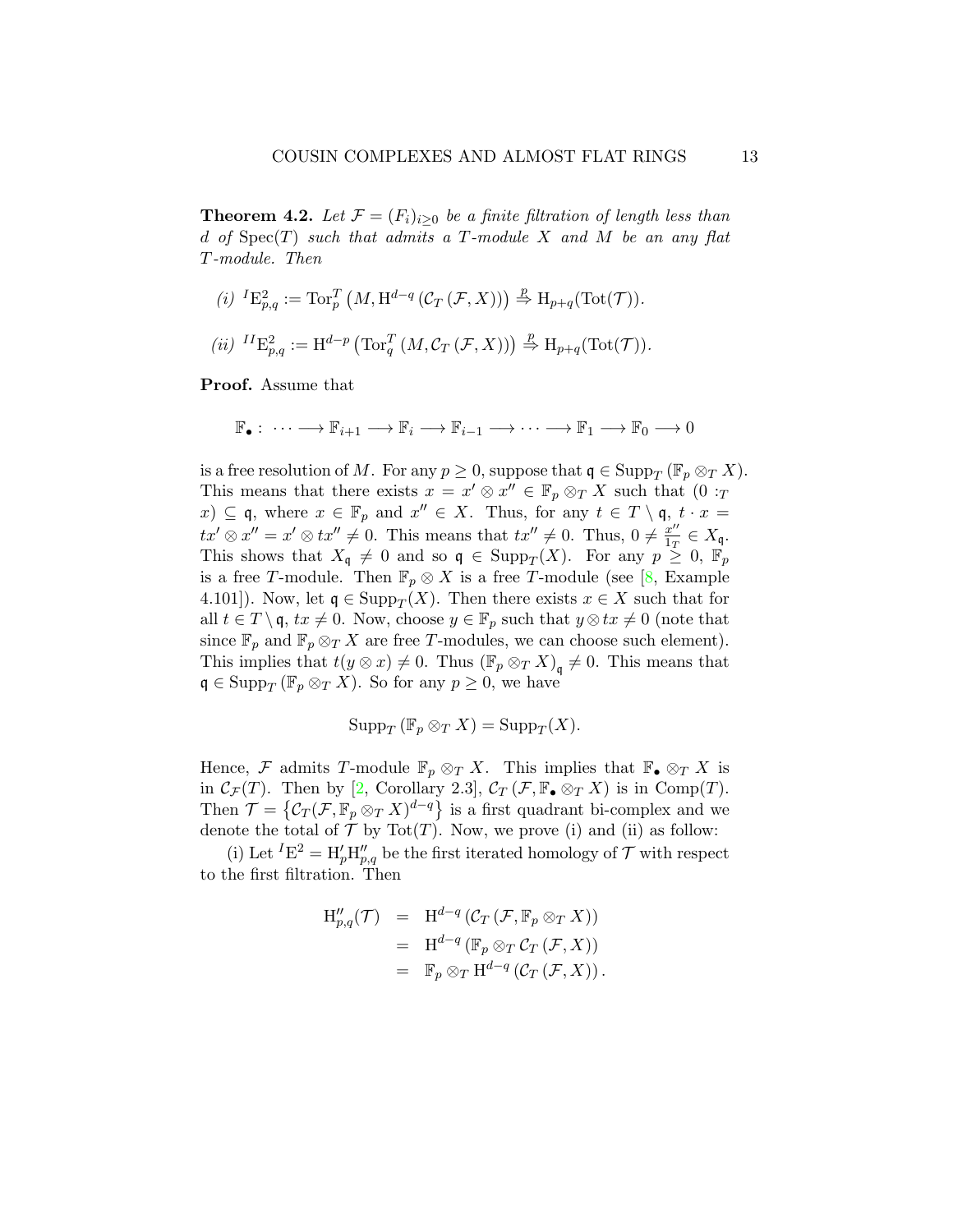The above equality implies that

$$
\begin{array}{rcl} {}^I\mathrm{E}^2_{p,q} & = & \mathrm{H}'_p\mathrm{H}''_{p,q}(\mathcal{T}) \\ & = & \mathrm{H}_p\left(\mathbb{F}_p\otimes_T\mathrm{H}^{d-q}\left(\mathcal{C}_T\left(\mathcal{F},X\right)\right)\right) \\ & = & \mathrm{Tor}_p^T\left(M,\mathrm{H}^{d-q}\left(\mathcal{C}_T\left(\mathcal{F},X\right)\right)\right). \end{array}
$$

By applying the above obtained equality, we have the following the first quadrant spectral sequence

$$
{}^{I}E_{p,q}^{2} := \operatorname{Tor}_{p}^{T}\left(M, \operatorname{H}^{d-q}\left(\mathcal{C}_{T}\left(\mathcal{F}, X\right)\right)\right) \stackrel{p}{\Rightarrow} \operatorname{H}_{p+q}(\operatorname{Tot}(\mathcal{T})).
$$

(ii) Let  $^{II}E^2 = H_p''H_{q,p}''$  be the second iterated homology of  $\mathcal T$  with respect to the second filtration. Then

$$
H_{q,p}' = H_q \left( \mathcal{C}_T (\mathcal{F}, \mathbb{F}_{\bullet} \otimes_T X)^{d-p} \right)
$$
  
=  $H_q \left( \mathbb{F}_{\bullet} \otimes_T \mathcal{C}_T (\mathcal{F}, X)^{d-p} \right)$   
=  $\operatorname{Tor}_q^T \left( M, \mathcal{C}_T (\mathcal{F}, X)^{d-p} \right).$ 

Then we have

 $I$ 

$$
\begin{array}{rcl} {^I\mathrm{E}}_{p,q}^2 & = & \mathrm{H}''_p\mathrm{H}''_{q,p}(\mathcal{T}) \\ & = & \mathrm{H}_p\left(\operatorname{Tor}_q^T\left(M,\mathcal{C}_T\left(\mathcal{F},X\right)^{d-p}\right)\right) \\ & = & \mathrm{H}^{d-p}\left(\operatorname{Tor}_q^T\left(M,\mathcal{C}_T\left(\mathcal{F},X\right)\right)\right). \end{array}
$$

The above equality implies the first quadrant spectral sequence

$$
{}^{II}E^2_{p,q} := \mathrm{H}^{d-p} \left( \mathrm{Tor}_q^T \left( M, \mathcal{C}_T \left( \mathcal{F}, X \right) \right) \right) \stackrel{p}{\Rightarrow} \mathrm{H}_{p+q}(\mathrm{Tot}(\mathcal{T})).
$$

Corollary 4.3. Let  $\mathcal{F} = (F_i)_{i \geq 0}$  be a finite filtration of length less than d of  $Spec(T)$  such that admits a T-module X. Let M be an almost flat T-module, then for  $p, q > 0$ ,

(*i*)  ${}^{I}E^{2}_{p,q} \approx 0.$ 

 $\hfill \square$ 

$$
(ii) \, {}^{II}\mathcal{E}^2_{p,q} \approx 0.
$$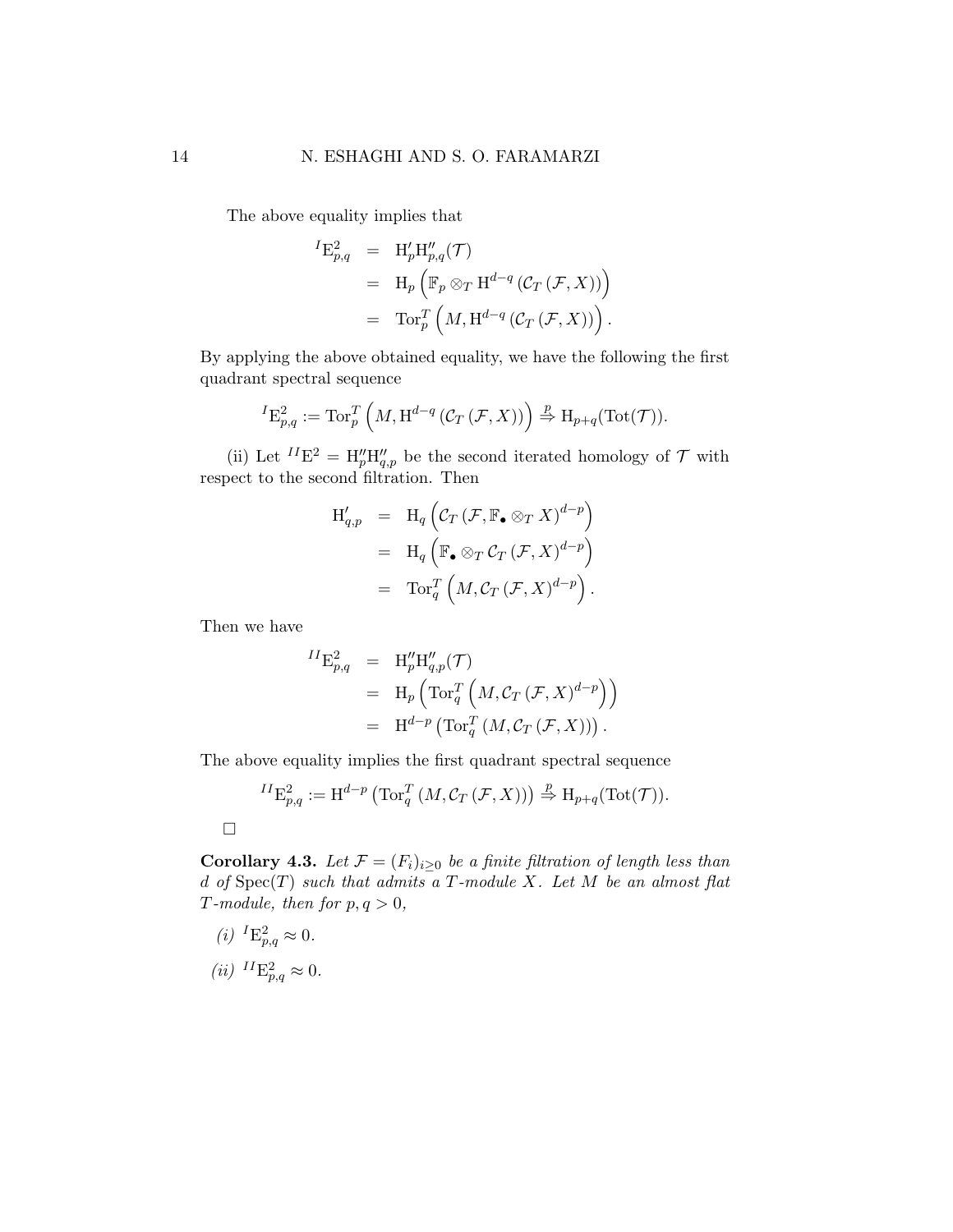## 5 Problems

In this section we give some problems related to almost flat modules. Let  $T$  and  $R$  as before.

- 1. Let M be a T-module. Lazard's Theorem says that M is flat if and only if it is the colimit of a directed system of free finite Tmodules. What about for the almost flat modules? Clearly, if M is the colimit of a directed system of free finite  $T$ -modules, then by Lazard's Theorem it is almost flat.
- 2. Let  $\varphi: T \longrightarrow W$  be a local homomorphism of Noetherian local R-algebras,  $I \neq T$  be an ideal in T and M be a finitely generated W-module. If  $\text{Tor}_{1}^{T}(M, T/I) \approx 0$  and  $M/IM$  is almost flat  $T/I$ module, is  $M$  almost flat  $T$ -module?
- 3. Let  $\varphi: T \longrightarrow W$  be an almost faithfully flat homomorphism of R-algebras and  $W$  is reduced (a normal as a ring, a regular as a ring, a Nagata ring). Is T reduced (a normal as a ring, a regular as a ring, a Nagata ring)?

## Acknowledgment

The authors would like to thank the referee for the careful reading of the paper and for his/her useful comments.

## References

- <span id="page-14-0"></span>[1] M. Asgharzadeh and K. Shimomoto, Almost Cohen-Macauly and almost regular algebras via almost flat extensions, J. Comm. Alg., 4(4)(2012), 445–478.
- <span id="page-14-2"></span>[2] H. Bamdad and A. Vahidi, Extension functors of Cousin cohomology modules, Bull. Iran. Math. Soc., 44(2)(2018), 253–267.
- <span id="page-14-1"></span>[3] R. Bhattacharyya, When almost Cohen–Macaulay algebras map into big Cohen–Macaulay modules, Commun. Alg., 46(12)(2018), 5373–5380.